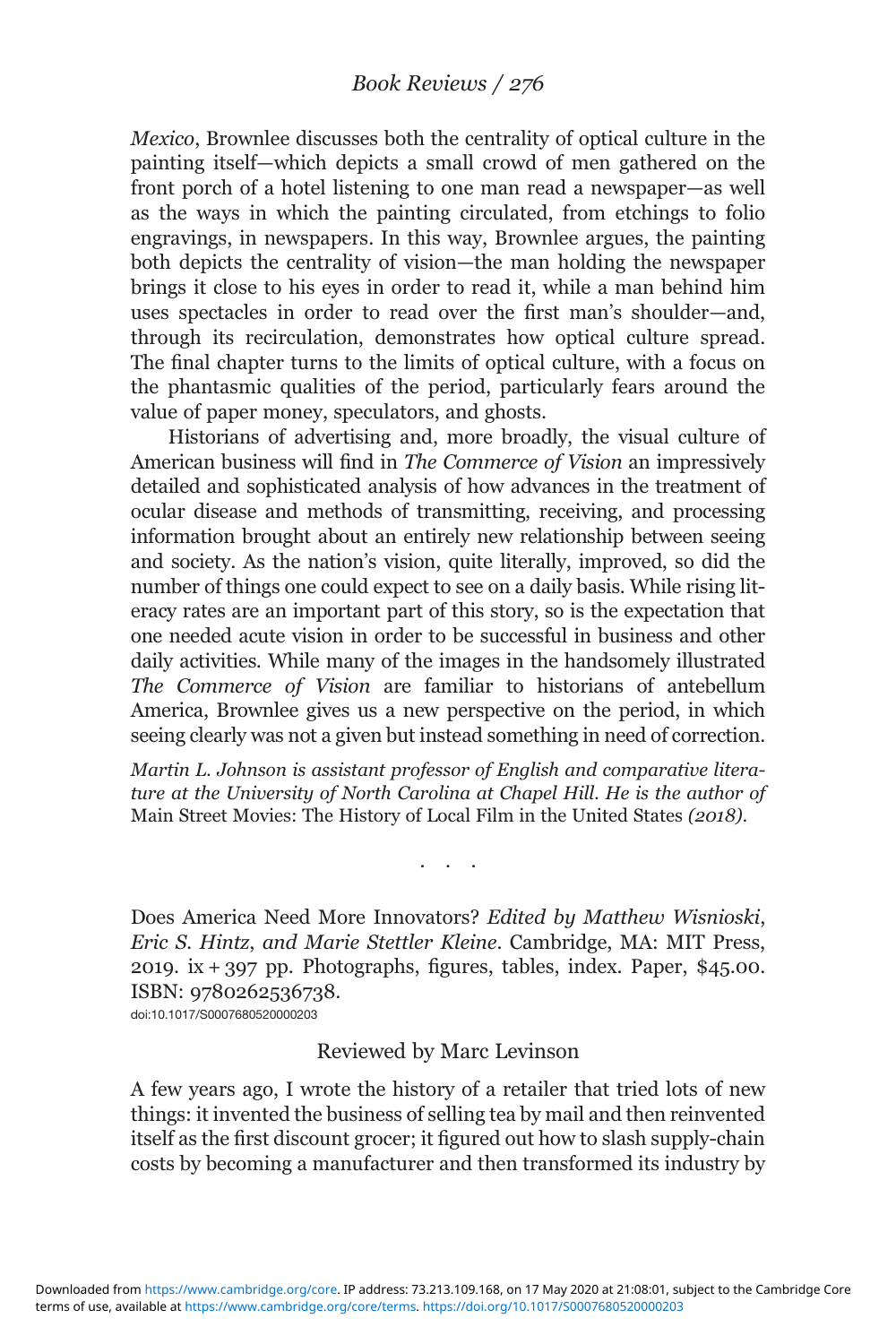replacing thousands of small stores with supermarkets. The Great Atlantic & Pacific Tea Company's innovations, mundane as they may seem, helped it become the world's largest retailer. It stayed that way for four decades.

That sort of innovation, the kind that successful businesses undertake constantly as they navigate a changing world, gets short shrift in Does America Need More Innovators? The thesis of this conference volume is that promoting innovation has become all the rage in government and academia, and the authors consider whether this is a good idea. "Much of the rhetoric about innovation portrays it as a natural and unquestioned engine of economic and social progress," Matthew Wisnioski writes in an introductory chapter. "However, with the growth of so many pro-innovation initiatives, critics are beginning to ask: To what end?" (p. 5). That's a question well worth asking. But, almost uniformly, the essays in this book conflate three very different concepts: innovation, invention, and technology. By characterizing innovation as an engineering task rather than as an intrinsic aspect of good management, they misunderstand its economic benefits and the role government can play.

Innovation, as historian Benoit Godin shows, has not always been deemed beneficial. "From antiquity through most of the nineteenth century, 'innovator' was one of the most odious epithets one could hurl at a rival," he writes (p. 148). The reason, of course, was that innovation, whether in religion, politics, or the economy, was destabilizing. It was well into the twentieth century before innovation came to be seen as a process that could bring about desirable changes rather than as a disruptive act or a heretical idea.

More recently, as the United States came to have a chronic international trade deficit, innovation became associated with the concept of "competitiveness." The underlying notion is that if the United States beats other countries to the punch in creating new technologies, it will fare better in international competition and narrow the gap between its exports and its imports. Such thinking has given birth to a federal Strategy for American Innovation, government grants to promote innovation by small business, and a raft of other state and federal programs overseen by "innovation experts" (p. 17).

There is, as Mariana Mazzucato shows in her 2013 book, The Entrepreneurial State, strong historical evidence that government can help speed the development of new technologies both through support of research and by judicious use of its purchasing power. But Mazzucato also emphasizes important points that many innovation enthusiasts ignore. The timing of the economic benefits from technological innovation is highly uncertain: it is impossible to know whether an additional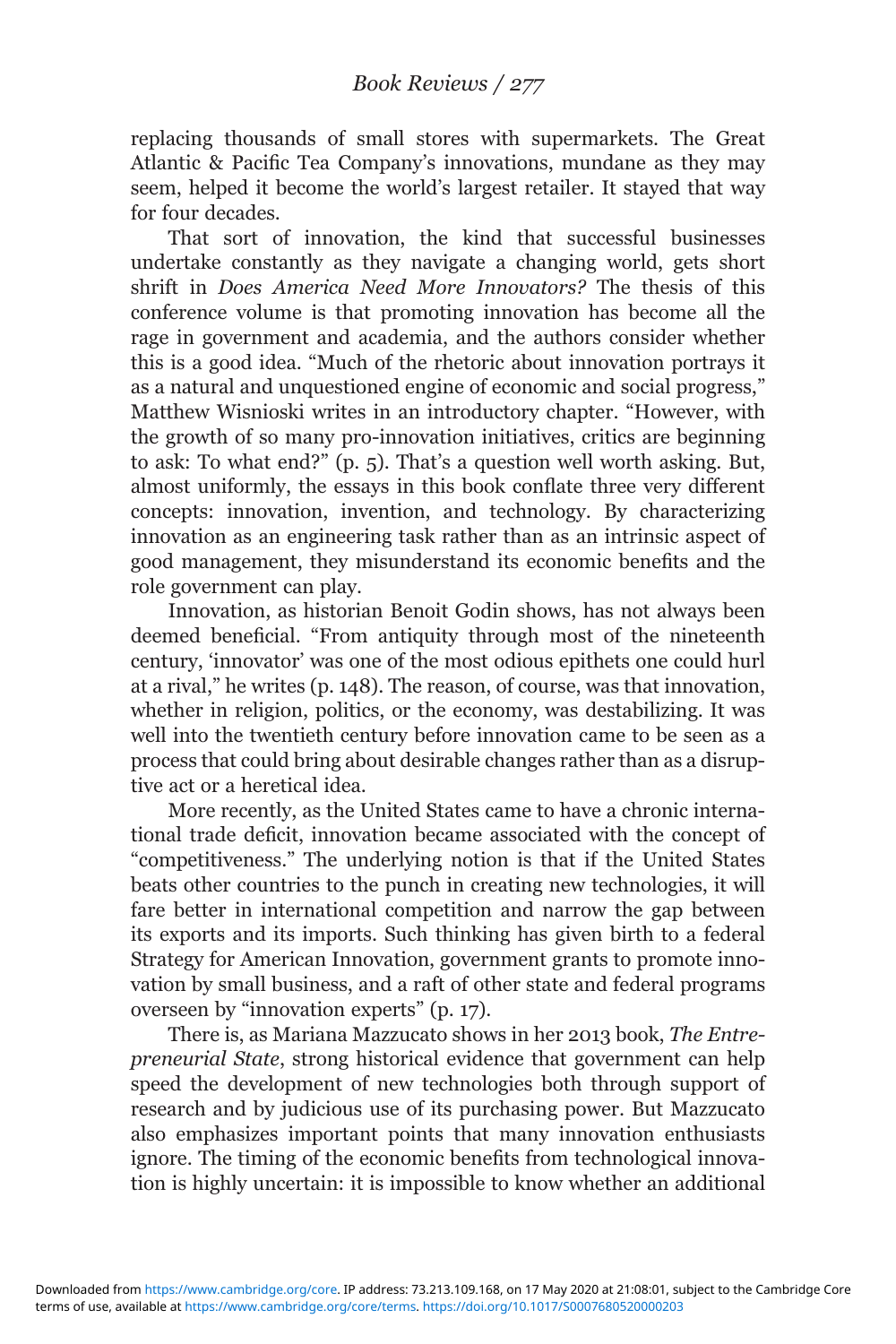tax dollar invested in research will bring faster economic growth in five years, or ten years, or never. If the benefits eventually arrive, they are very likely to be diffused across borders. Although U.S. government support for nanotechnology is probably good for the world, it does not follow that such support will create thousands of U.S. jobs, raise U.S. living standards, or make the United States a net exporter of products incorporating nanotechnology. Who captures those benefits depends on public policies relating to taxes, education, law, capital markets, industrial subsidies, and social welfare—all factors that have nothing to do with where something was invented.

Inspired by the historical growth of the car industry in Detroit, the pharmaceutical industry in New Jersey, and the computer industry in Silicon Valley, advocates insist that governments and universities can fertilize innovation by encouraging entrepreneurs in a particular field to cluster in a single place. Historically, though, many such clusters emerged by chance. As economic geographer Maryann Feldman admits in one of this volume's more thoughtful essays, it is wrong to think "that policymakers could simply line up the appropriate inputs and then turn the crank" (p. 84). Clusters take time to mature and often fail to develop. The idea that they will emerge from government support for local entrepreneurs is generally wrong, Feldman adds; in a world of global value chains, clusters are more likely to center around outposts of large corporations, to which local start-ups can become suppliers.

Historians Andrew L. Russell and Lee Vinsel object to the policy focus on innovation, which, they write, will never be the main job of engineers. They argue rightly that maintaining old things well is more important in economic terms than inventing new ones. "Most engineers are going to be maintainers," they assert. "Yet innovation-speak actively devalues this essential work, which will never be radical, revolutionary, or 'whole new'" (p. 257). Their complaint about current innovationspeak is accurate, but it also reveals how misguided the discussion of promoting innovation has become. Earth-shattering discoveries are few and far between. People who find ways to extend the life of a highway paving job or to speed up the line at the coffee shop will never have entries in Wikipedia, but that does not make their innovations any less valuable. Even though they receive little public acclaim or financial support, those humdrum improvements in the way businesses and government function are the main source of the higher productivity that is critical to economic growth. We need to remember that maintainers can be innovators, too.